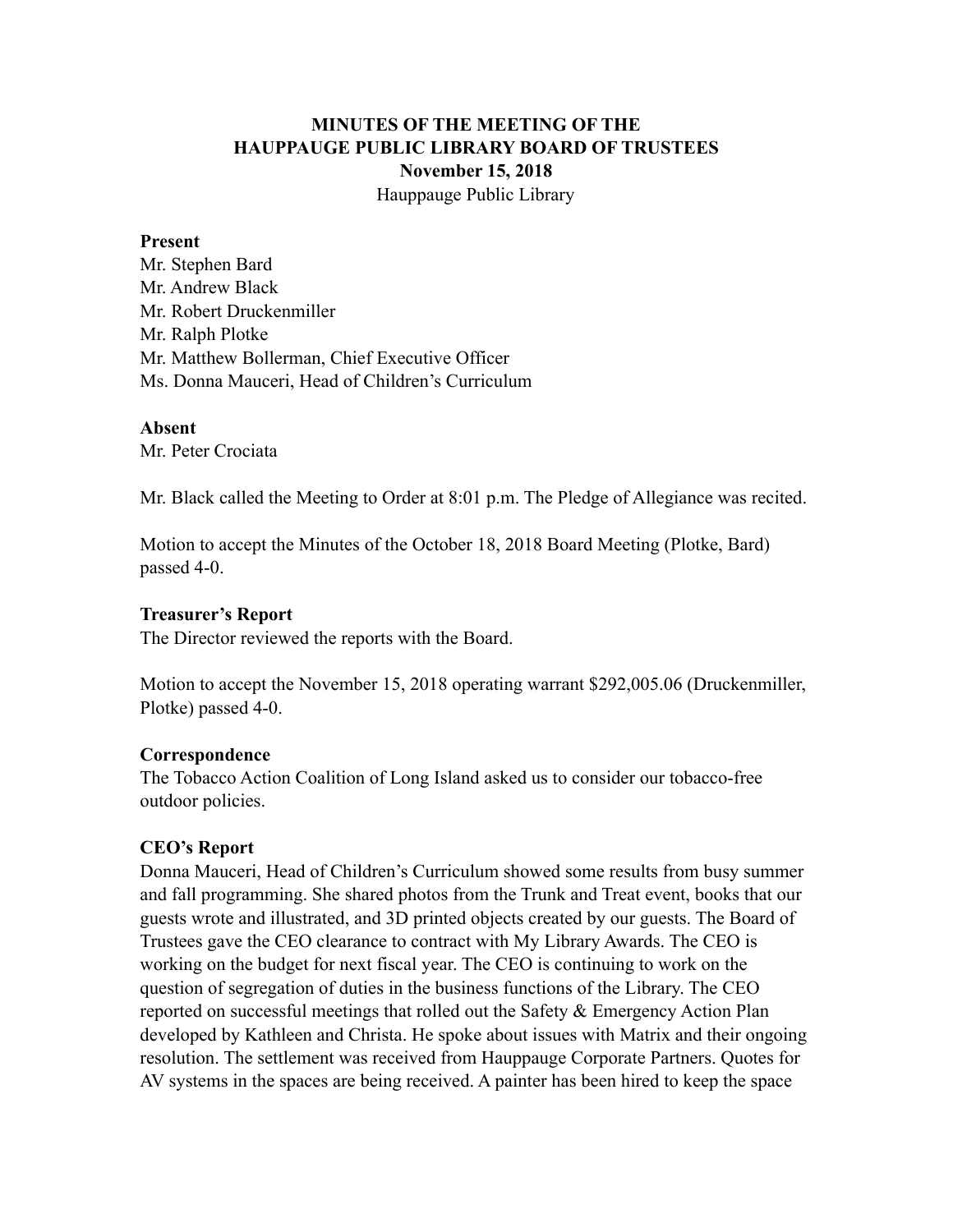## **November 15, 2018 Minutes (Page Two)**

looking nice and our new cleaning service is working out well. Computer upgrades have been ordered and will be in by the end of the year. The CEO shared the ongoing work on creating goals for the operations of the Library.

Motion to accept the November Personnel Report (Bard, Plotke) passed 4-0.

**Committee Reports**  None

**Old Business**  None

## **New Business**

Motion to vote yes on the 2019 Suffolk Cooperative Library System Budget (Bard, Plotke) passed 4-0.

Motion to approve the staff pay dates for 2019 (January 11, January 25, February 8, February 22, March 8, March 22, April 5, April 19, May 3, May 17, May 31, June 14, June 28, July 12, July 26, August 9, August 23, September 6, September 20, October 4, October 18, November 1, November 15, November 29, December 13, December 27.) (Plotke, Druckenmiller) passed 4-0.

Motion to set the date of the 2019 Hauppauge Public Library Budget Vote and Trustee Election for Tuesday April 2, 2019 and to instruct the Director to begin preparations for the vote as needed (Bard, Plotke) passed 4-0.

Motion to hold a public budget hearing and forum for the trustee candidates to speak on Thursday March 21, 2019 (Bard, Plotke) passed 4-0.

WHEREAS, on or about June 12, 2018, the Library Board of Trustees commenced litigation in New York's Supreme Court, Suffolk County, under index number 611352-18, to recover, amongst other things, its \$38,828.12 security deposit from its former landlord, Hauppauge Corporate Center, LLC ("HCC") (the "Security Deposit Litigation");

WHEREAS, the parties to the Security Deposit Litigation have reached an agreement to resolve and terminate all claims asserted, or which could have been asserted, or which may otherwise been available to either party;

NOW THEREFORE, BE IT RESOLVED, that the Board of Trustees approves a settlement of the Security Deposit Litigation, whereby the defendant, HCC, has made payment to the Library in the amount of \$43,337.10, representing the full security deposit plus additional legal fees expended in the Security Deposit Litigation;